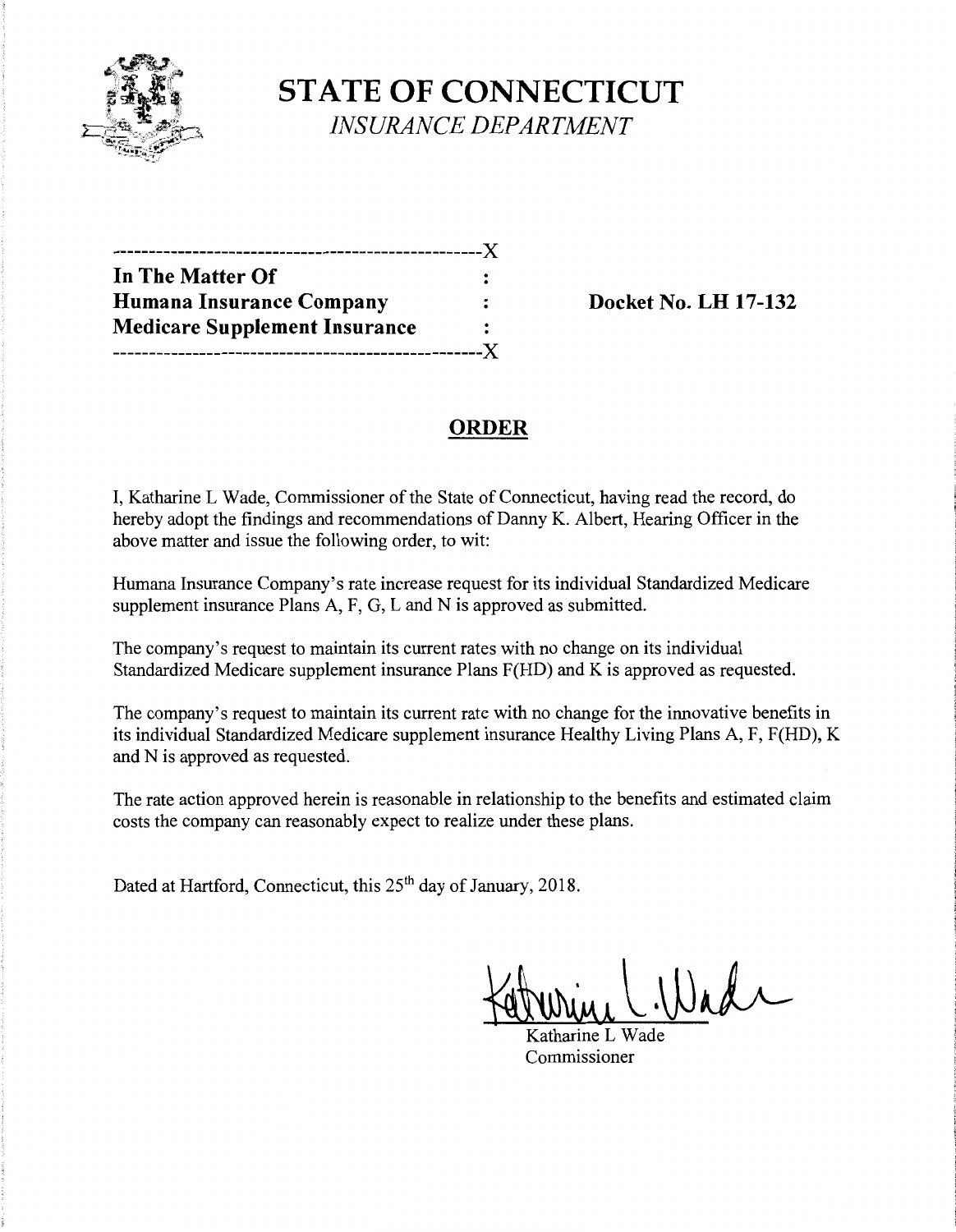

**STATE OF CONNECTICUT**  *INSURANCE DEPARTMENT* 

| .------------------------------------X |  |
|----------------------------------------|--|
| In The Matter Of                       |  |
| Humana Insurance Company               |  |
| <b>Medicare Supplement Insurance</b>   |  |
|                                        |  |

**Docket No. LH 17-132** 

## **PROPOSED FINAL DECISION**

## **I. INTRODUCTION**

The Insurance Commissioner of the State of Connecticut is empowered to review rates charged for individual and group Medicare supplement policies sold to any resident of this State who is eligible for Medicare. The source for this regulatory authority is contained in Chapter 700c and Section 38a-495a of the Connecticut General Statutes.

After due notice, a hearing was held at the Insurance Department in Hartford, CT on Wednesday, January 3, 2018, to consider whether or not the rate increase requested by Humana Insurance Company on its Medicare supplement insurance business should be approved.

No members from the general public attended the hearing.

No company representatives from Humana Insurance Company attended the hearing.

The hearing was conducted in accordance with the requirements of Section 38a-474, Connecticut General Statutes, the Uniform Administrative Procedures Act, Chapter 54 of Section 38a-8-1 et seq. of the Regulations of Connecticut State Agencies.

A Medicare supplement policy is a private health insurance policy sold on an individual or group basis, which provides benefits that are additional to the benefits provided by Medicare. For many years Medicare supplement policies have been highly regulated under both state and federal law to protect the interests of persons eligible for Medicare who depend on these policies to provide additional coverage for the costs of health care.

Effective December 1, 2005, Connecticut amended its program of standardized Medicare supplement policies in accordance with Section 38a-496a of the Connecticut General Statutes, and Sections 38a-495a-1 through 38a-495a-21 of the Regulations of Connecticut Agencies. This program, which conforms to federal requirements, provides a "core" package of benefits known as Plan A. Insurers may also offer any one or more of eleven other plans (Plans B through N).

Effective January 1, 2006, in accordance with Section 38a-495c of the Connecticut General Statutes (as amended by Public Act 05-20) premiums for all Medicare supplement policies in the state must use community rating. Rates for Plans A through N must be computed without regard to age, gender, previous claims history or the medical condition of any person covered by a Medicare supplement policy or certificate.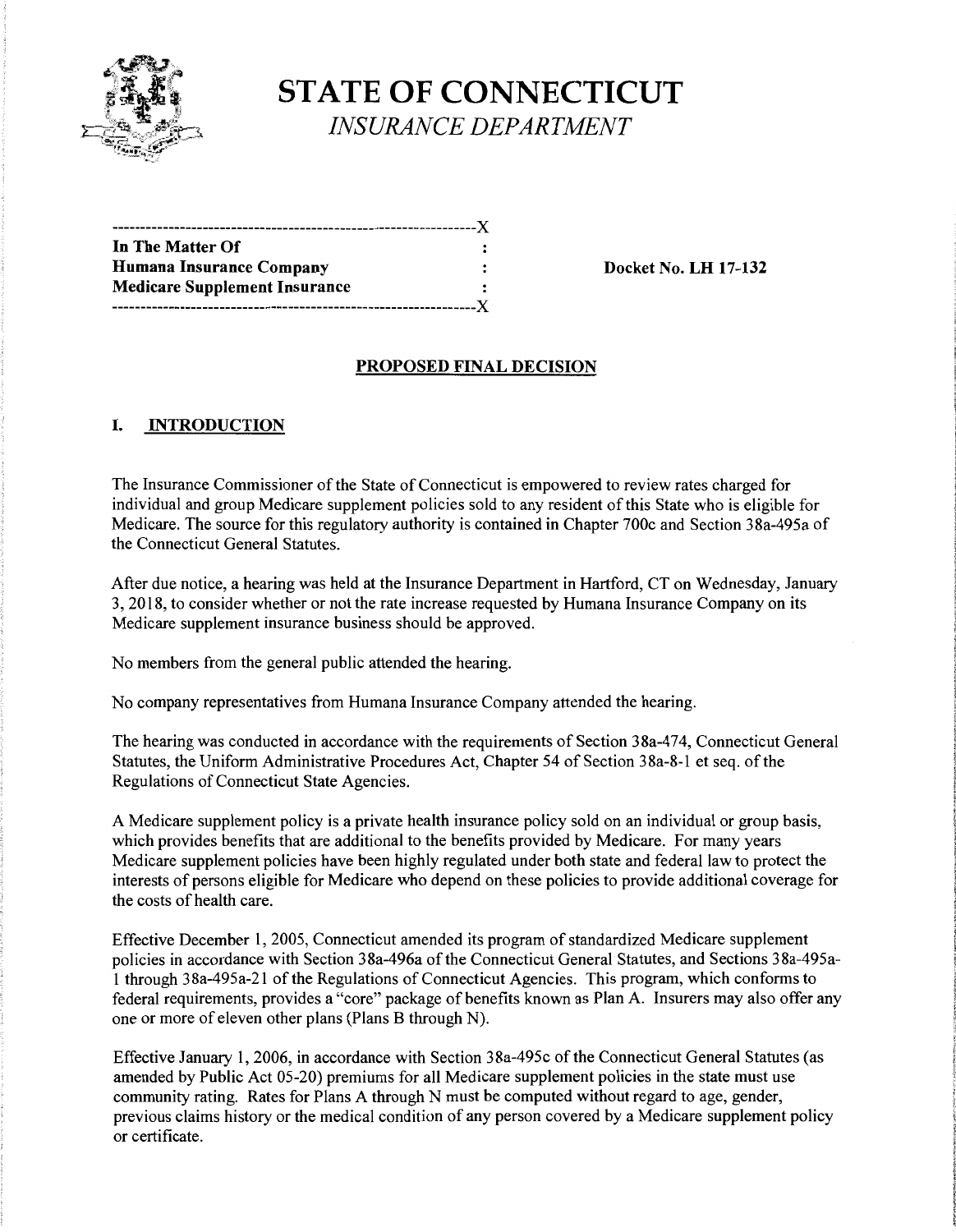The statute provides that coverage under Plans A through N may not be denied on the basis of age, gender, previous claims history or the medical condition of any covered person. Insurers may exclude benefits for losses incurred within six months from the effective date of coverage based on a pre-existing condition.

Effective October 1, 1998, carriers that offer Plan B or Plan C must make these plans as well as Plan A, available to all persons eligible for Medicare by reason of disability.

Insurers must also make the necessary arrangements to receive notice of all claims paid by Medicare for their insureds so that supplement benefits can be computed and paid without requiring insureds to file claim forms for such benefits. This process of direct notice and automatic claims payment is commonly referred to as "piggybacking" or "crossover".

Sections 38a-495 and 38a-522 of the Connecticut General Statutes, and Section 38a-495a-10 of the Regulations of Connecticut Agencies, state that individual and group Medicare supplement policies must have anticipated loss ratios of 65% and 75%, respectively. Under Sections 38a-495-7 and 38a-495a-10 of the Regulations of Connecticut Agencies, filings for rate increases must demonstrate that actual and expected losses in relation to premiums meet these standards, and anticipated loss ratios for the entire future period for which the requested premiums are calculated to provide coverage must be expected to equal or exceed the appropriate loss ratio standard.

Section 3 8a-4 73 of the Connecticut General Statutes provides that no insurer may incorporate in its rates for Medicare supplement policies factors for expenses that exceed 150% of the average expense ratio for that insurer's entire written premium for all lines of health insurance for the previous calendar year.

## II. **FINDINGS OF FACT**

After reviewing the exhibits entered into the record ofthis proceeding, and utilizing the experience, technical competence and specialized knowledge of the Insurance Department, the undersigned makes the following findings of fact:

- 1. Humana Insurance Company is requesting a 6.0% rate increase on its individual standardized Plan A, a 4% increase on Plan F, no increase on Plans High-Deductible F and K, a 4% increase for Plans G, Land N, and no increase on the Innovative Benefits for the Healthy Living Plans.
- 2. As of June 30, 2017 there were 1,428 policies in-force in Connecticut and 177,268 nationwide.
- 3. The last approved rate changes are as follows: Plan A 7%, effective 5/1/2017; Plan F 5%, effective 5/1/2017; Plans Land N 4%, effective 5/1/2017; Plan K 7%, effective 2/1/2012; Plan F(HD) and Ga reduction of 10%, effective 5/1/2017.
- 4. Humana has certified that their expense factor is **in** compliance with section 38a-473, C.G.S.
- 5. Humana has conformed to subsection (e) of section 38a-495c, C.G.S. regarding the automatic claims processing requirement.
- 6. The proposed rates are designed to satisfy the Connecticut regulatory loss ratio of 65%.